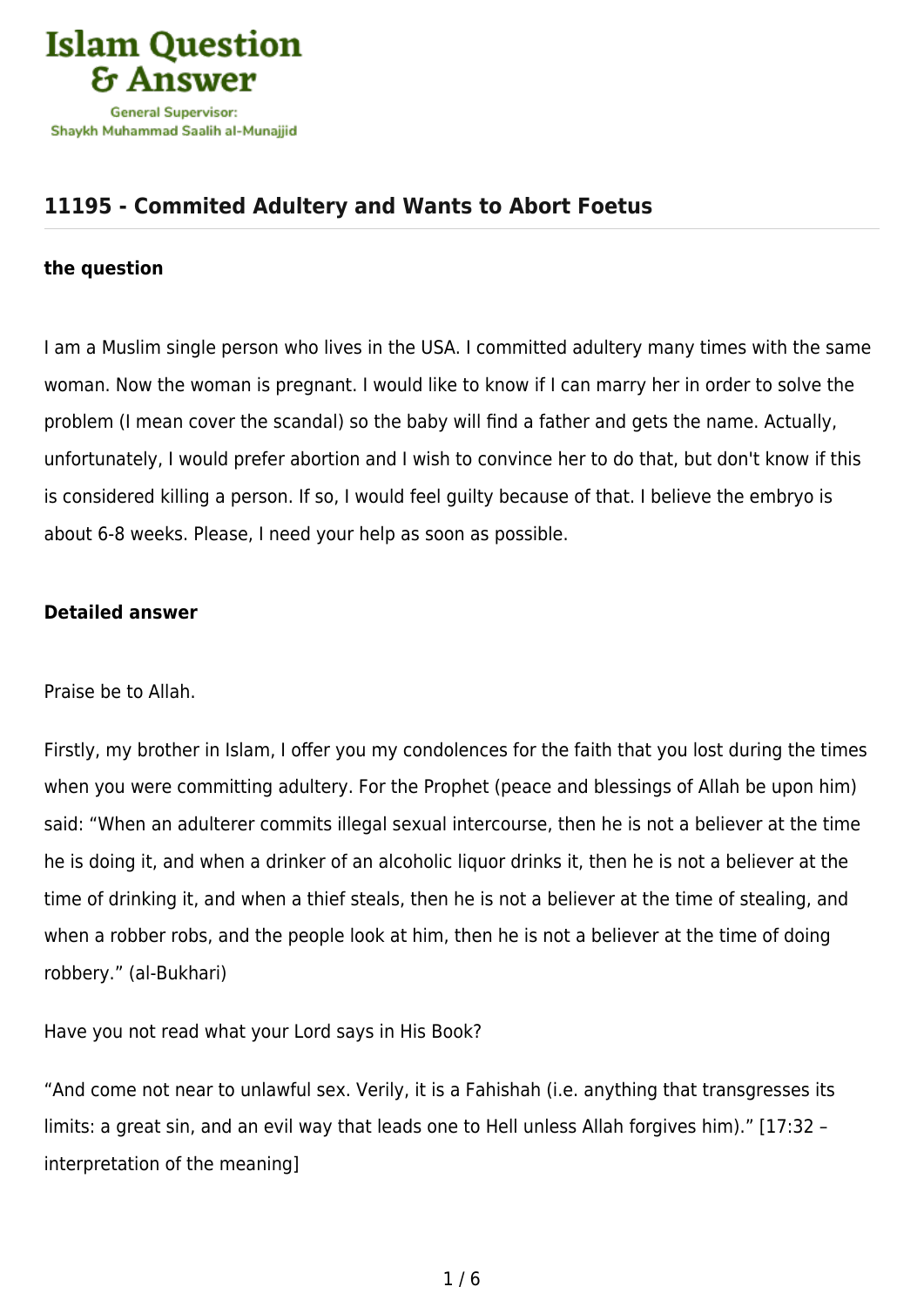

Do you not know that Allah sees you wherever you are, and He hears you when you speak?

Do you not remember the great blessings that Allah has bestowed upon you? For He is the One Who heals you when you are sick, the One Who feeds you when you are hungry and gives you to drink when you are thirsty. And He has given you the greatest blessing that He has bestowed upon mankind, the blessing of Islam.

"Is there any reward for good – other than good?" [55:60 – interpretation of the meaning]

My brother, ask yourself: Whose dominion do you live under? Whose provision do you eat from? By Whose command do you live? Is it not the dominion of Allah, the provision of Allah, the command of Allah? So how can you disobey Allah?

Perhaps you have forgotten the hadeeth (narration) of the Mi'raj (ascension), in which the Prophet (peace and blessings of Allah be upon him) said:

"… then we proceeded and came to something like a tannoor (a kind of oven)." [The narrator] said: "I think he said, 'in which there were clamouring voices.'" He [the Prophet (peace and blessings of Allah be upon him)] said: "We looked into it and there we saw naked men and women. Flames were coming to them from the bottom of it, and when the flames reached them, they made an uproar. I said to them [i.e., the two angels who were accompanying him], 'Who are these?' They said, 'Proceed, proceed!'… I said to them, 'I have seen strange things this night. What is this that I have seen?' They said, 'We will tell you…. The naked men and women in the structure that resembled a tannoor oven are the adulterers and adulteresses.'" (Narrated by al-Bukhari).

So you must hasten to repent sincerely before death overtakes you, for the gate of repentance is open until the sun rises from the west or before the soul reaches the throat [at death]. Allah rejoices over the repentance of His slave, and He will change his bad deeds (sayyiat) into good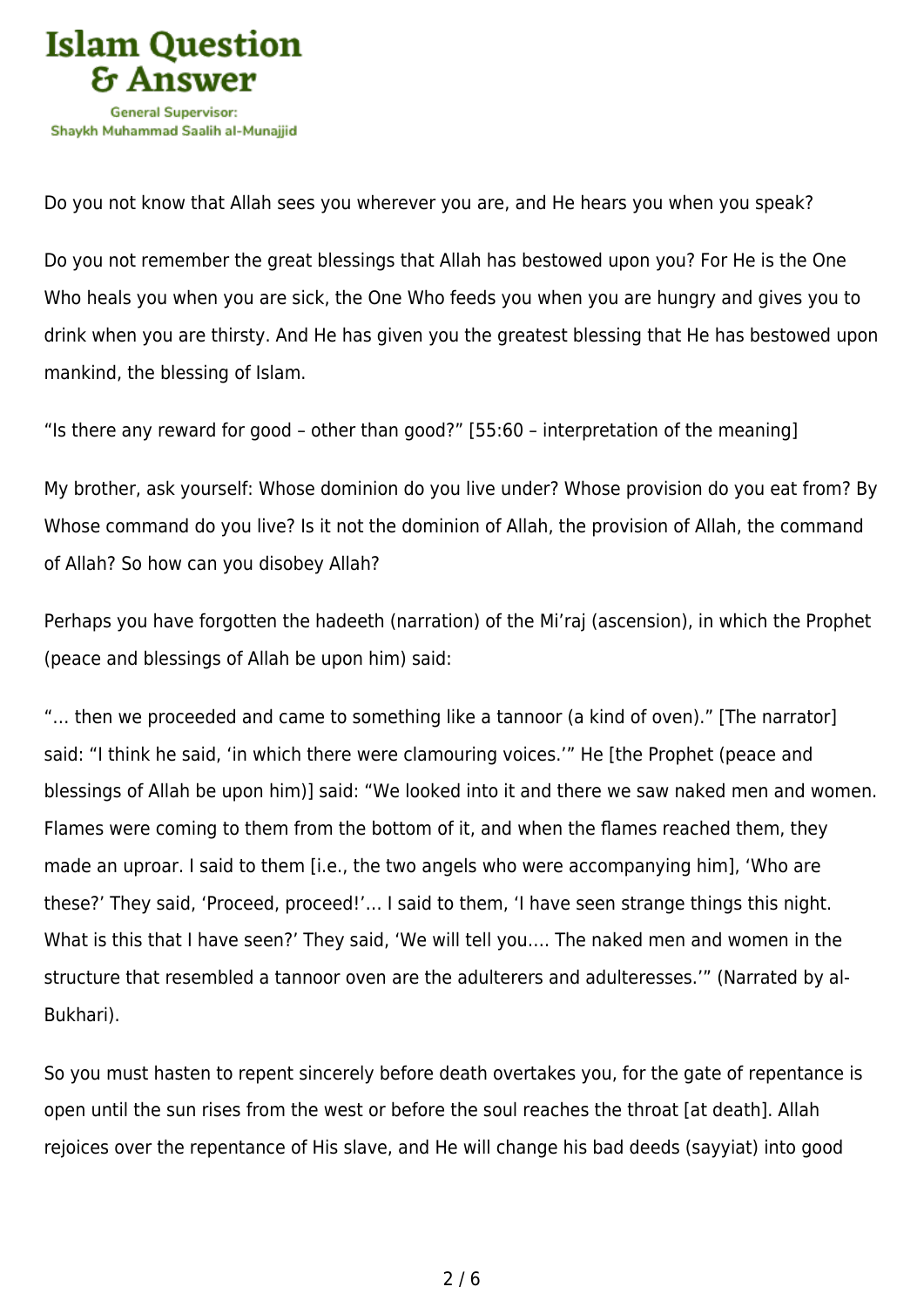

deeds (hasanat). Allah says (interpretation of the meaning):

"And those who invoke not any other ilah (god) along with Allah, nor kill such a person as Allah has forbidden, except for just cause, nor commit illegal sexual intercourse and whoever does this shall receive the punishment.

The torment will be doubled for him on the Day of Resurrection, and he will abide therein in disgrace;

Except those who repent and believe (in Islamic Monotheism), and do righteous deeds; for those, Allah will change their sins into good deeds, and Allah is Oft‑Forgiving, Most Merciful.

And whosoever repents and does righteous good deeds; then verily, he repents towards Allah with true repentance." [25:68-71]

Secondly, with regard to your question, "Do I have to marry her?": this is the issue of the adulterer marrying the woman with whom he committed adultery. The answer is that it is not permissible for him (the adulterer) to marry her, or for her to marry him, until the label of adultery no longer applies to them. That label can only be removed through repentance.

It is not permissible for you to marry her even if she is Jewish or Christian, because she is a zaniyah (adulteress). Even if she is Muslim, it is not permissible for you to marry her because she is a zaniyah. And it is not permissible for her to accept you as a husband because you are a zani (adulterer). Allah says (interpretation of the meaning):

"The adulterer — fornicator marries not but an adulteress — fornicatress or a polytheist; and the adulteress –fornicatress, none marries her except an adulterer — fornicator or a polytheist [and that means that the man who agrees to marry (have a sexual relation with) a Mushrikah (female polytheist, pagan or idolatress) or a prostitute, then surely, he is either an adulterer — fornicator, or a Mushrik (male polytheist, pagan or idolater). And the woman who agrees to marry (have a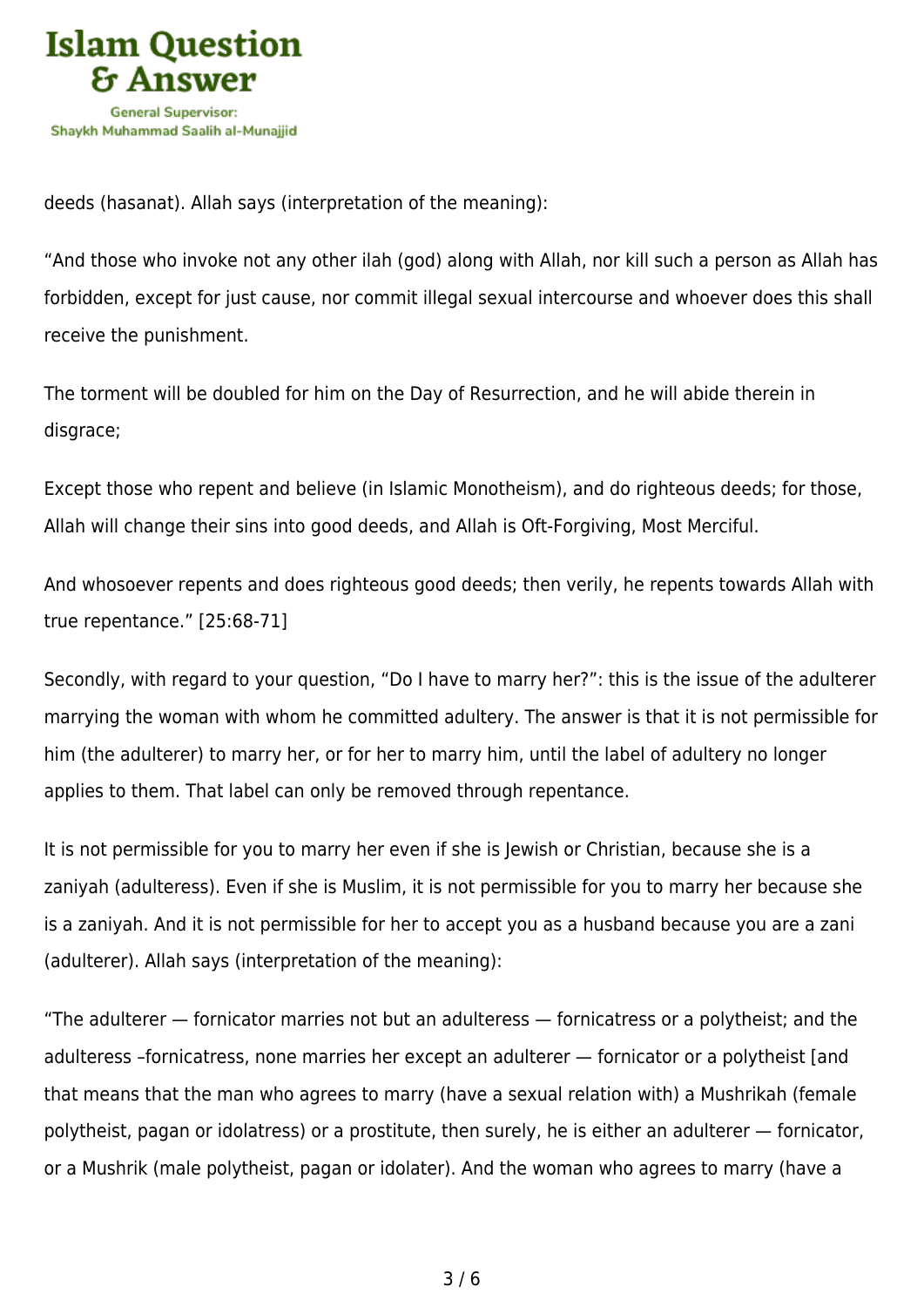

sexual relation with) a Mushrik or an adulterer — fornicator, then she is either a prostitute or a Mushrikah]. Such a thing is forbidden to the believers (of Islamic Monotheism)." [24:3]

The phrase "Such a thing is forbidden to the believers" indicates that this marriage is forbidden.

"It is essential that both of you repent to Allah, give up this sin, regret the evil actions that have occurred in the past, resolve not to return to them, and do many righteous deeds, so that Allah may accept your repentance and turn your bad deeds (sayyiat) into good deeds (hasanat). Allah says (interpretation of the meaning):

'And those who invoke not any other ilah (god) along with Allah, nor kill such a person as Allah has forbidden, except for just cause, nor commit illegal sexual intercourse and whoever does this shall receive the punishment.

The torment will be doubled for him on the Day of Resurrection, and he will abide therein in disgrace;

Except those who repent and believe (in Islamic Monotheism), and do righteous deeds; for those, Allah will change their sins into good deeds, and Allah is Oft‑Forgiving, Most Merciful.

And whosoever repents and does righteous good deeds; then verily, he repents towards Allah with true repentance." [25:68-71]

If you want to marry her, you have to be sure that she is not pregnant by waiting to see if she menstruates. If it becomes apparent that she is pregnant, it is not permissible for you to marry her until after she delivers the baby, in accordance with the hadeeth (narration) of the Prophet (peace and blessings of Allah be upon him), in which he forbade a man to use his water to irrigate the crops of another."

(Fatwas of the Standing Committee in al-Buhooth al-Islamiyyah magazine)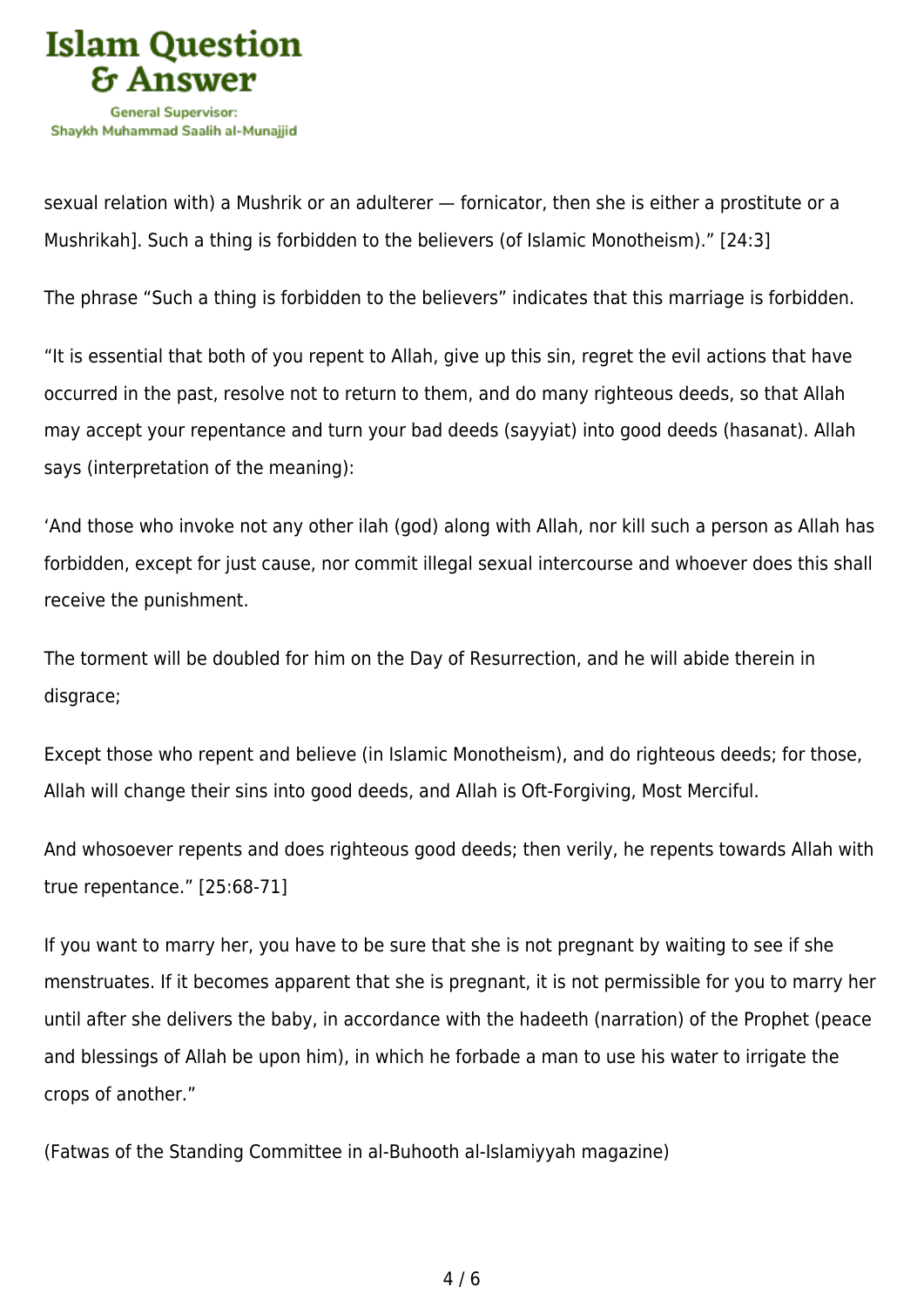

Thirdly, you say, "so the baby will find a father and gets the name." This is the matter of attributing the child of adultery: who is he to be named after?

The answer is that the majority of scholars have said that the child of adultery should not be named after the adulterer, because the Prophet (peace and blessings of Allah be upon him) said: "The child goes to the owner of the bed and the adulterer gets nothing but the stones (despair, i.e., to be stoned to death)." (Agreed upon.)

Fourthly, you say, that you would prefer the woman to get rid of the baby. This is the issue of abortion, and the ruling on that is as stated in the report of the Committee of Senior Scholars (Hay at Kibar al-'Ulama) which is as follows:

"1 – It is not permissible to abort the pregnancy at any of its various stages except for a legitimate shar'i (legal) reason, and within very narrow limits.

2 – If the pregnancy is in the first stage, which is forty days, and aborting it will serve a legitimate shar'i interest or ward off some harm, then it is permissible to abort it. But aborting it at this stage for fear of difficulty in bringing up children or in providing for them or teaching them, or fear for their future, or because the couple feel that they have enough children – this is not permitted.

3 – It is not permissible to abort the pregnancy once it has become an 'alaqah (clot) or mudghah (chewed lump of flesh) [i.e., after 40 days' gestation] unless a trustworthy medical committee has stated that allowing the pregnancy to continue poses a danger to the health of the mother, such that there is the fear that she will die if the pregnancy continues. In this case it is permissible to abort the pregnancy, after exhausting all other means of trying to ward off that danger.

After the third stage, and after the completion of four months of pregnancy, it is not permissible for you to abort the pregnancy unless a group of trustworthy specialist doctors decide that leaving the foetus in his mother's womb will lead to the death of the mother; this is after exhausting all